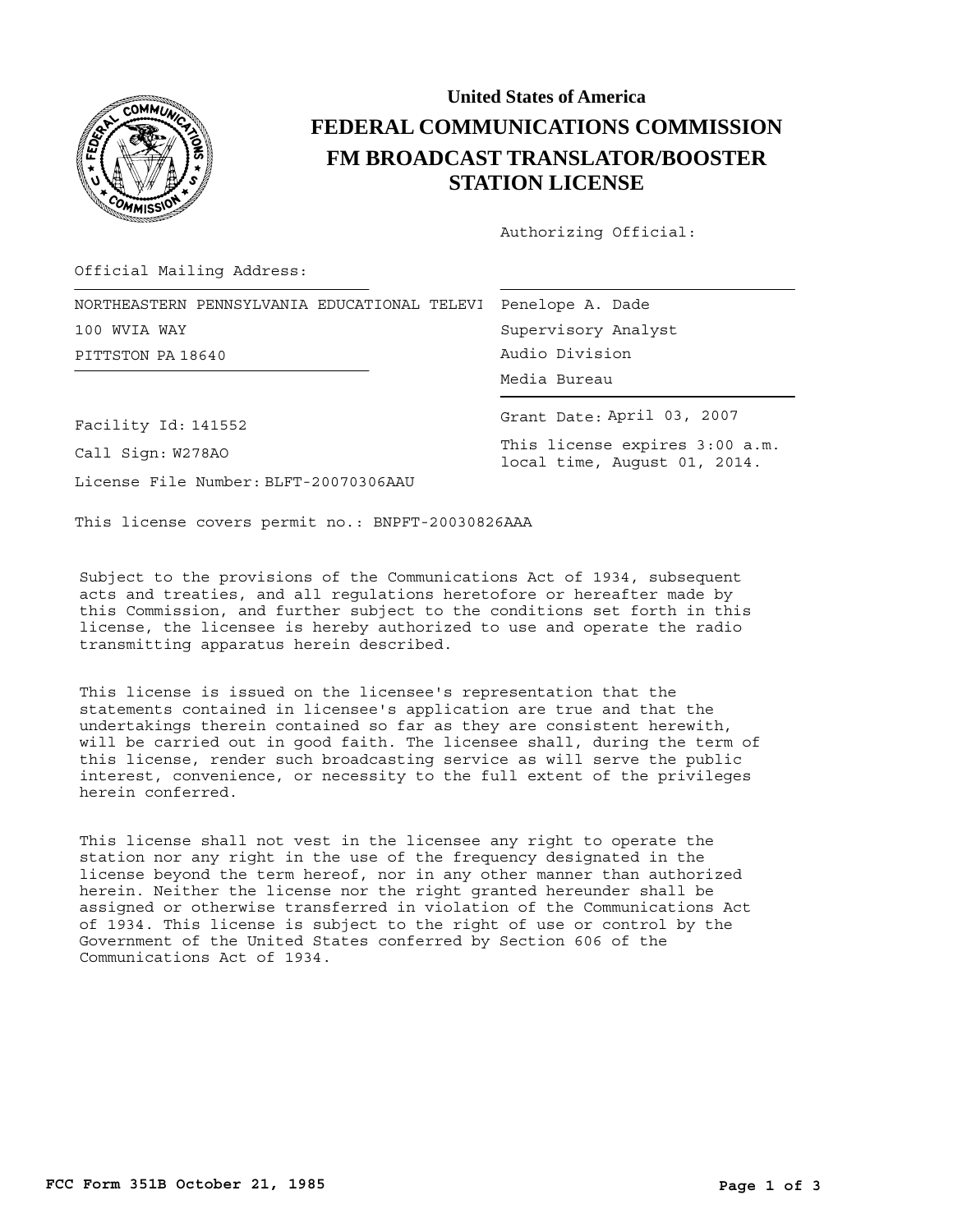Principal community to be served: PA-WELLSBORO Frequency (MHz): 103.5 Via: Direct - off-air Primary Station: WTIO (FM), Channel 202, MAINESBURG, PA Channel: 278 Name of Licensee: NORTHEASTERN PENNSYLVANIA EDUCATIONAL TELEVISION ASSOCIATION

Hours of Operation: Unlimited

Antenna Coordinates: North Latitude: 41 deg 44 min West Longitude: 77 deg 17 min 35 sec Transmitter: Type Accepted. See Sections 73.1660, 74.1250 of the Commission's Rules. Transmitter output power: 0.134 kW 41 sec

Antenna type: (directional or non-directional): Non-Directional Description: . .JAMPRO JLLP-1 ONE BAY

Major lobe directions (degrees true): Not Applicable

|                                                           | Horizontally Vertically |           |
|-----------------------------------------------------------|-------------------------|-----------|
|                                                           | Polarized               | Polarized |
|                                                           | Antenna:                | Antenna:  |
| Effective radiated power in the Horizontal Plane (kw):    | 0.055                   | 0.055     |
| Height of radiation center above ground (Meters):         | 27                      | 27        |
| Height of radiation center above mean sea level (Meters): | 484                     | 484       |

Antenna structure registration number: Not Required

Overall height of antenna structure above ground: 46 Meters

Obstruction marking and lighting specifications for antenna structure:

It is to be expressly understood that the issuance of these specifications is in no way to be considered as precluding additional or modified marking or lighting as may hereafter be required under the provisions of Section 303(q) of the Communications Act of 1934, as amended.

None Required